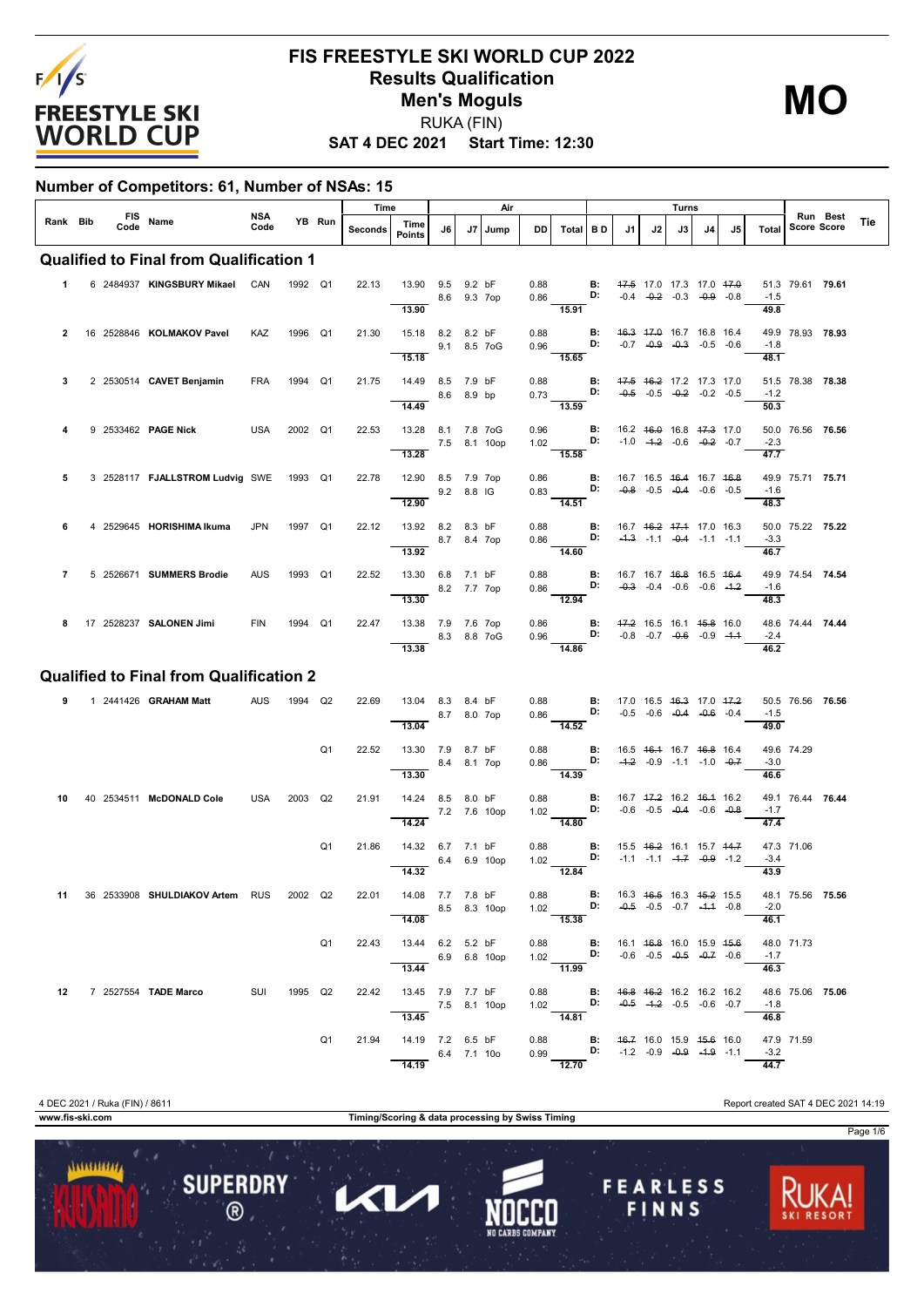

### **FIS FREESTYLE SKI WORLD CUP 2022 Results Qualification Men's Moguls**

**MO**

**SAT 4 DEC 2021 Start Time: 12:30** RUKA (FIN)

|          |                      |                                 |                    |         |                | Time    |                                                     |               |                    | Air  |              |                                                                                                                 |                 |                                                                          |    | Turns                                                                                |    |    |                 |                  |          |     |
|----------|----------------------|---------------------------------|--------------------|---------|----------------|---------|-----------------------------------------------------|---------------|--------------------|------|--------------|-----------------------------------------------------------------------------------------------------------------|-----------------|--------------------------------------------------------------------------|----|--------------------------------------------------------------------------------------|----|----|-----------------|------------------|----------|-----|
| Rank Bib | Code                 | FIS Name                        | <b>NSA</b><br>Code |         | YB Run         | Seconds | Time<br>Points                                      | J6            | J7                 | Jump | DD.          | Total                                                                                                           | <b>BD</b>       | J1.                                                                      | J2 | J3                                                                                   | J4 | J5 | Total           | Score Score      | Run Best | Tie |
| 13       |                      | 47 2532001 WALLBERG Walter      | SWE                | 2000    | Q2             | 22.53   | 13.28<br>13.28                                      | 7.4<br>0.0    | 8.2 bF<br>$0.0$ NJ |      | 0.88<br>0.00 | 6.86                                                                                                            | В:<br>D:        |                                                                          |    | 14.8 43.0 15.6 15.8 46.0<br>$-7.9$ $-8.7$ $-40.0$ $-7.6$ $-7.2$                      |    |    | $-24.2$<br>22.0 | 46.2 42.14 74.01 |          |     |
|          |                      |                                 |                    |         | Q <sub>1</sub> | 21.85   | 14.33 8.1 7.9 bF<br>14.33                           | 7.6 8.1 7op   |                    |      | 0.88<br>0.86 | 13.78                                                                                                           | В:<br>D:        | 15.8 16.2 16.1 46.3 44.8                                                 |    | $-4.3$ $-0.8$ $-0.3$ $-0.7$ $-0.7$                                                   |    |    | $-2.2$<br>45.9  | 48.1 74.01       |          |     |
| 14       |                      | 10 2527085 WALCZYK Dylan        | <b>USA</b>         | 1993    | Q2             | 22.49   | 13.35 8.0 7.5 bF<br>13.35                           | 6.5 7.2 7op   |                    |      | 0.88<br>0.86 | 12.71                                                                                                           | В:<br>D:        | 45.7 46.4 15.8 16.0 15.8                                                 |    | $-0.7$ $-0.8$ $-0.4$ $-0.7$ $-4.4$                                                   |    |    | $-2.2$<br>45.4  | 47.6 71.46 73.85 |          |     |
|          |                      |                                 |                    |         | Q <sub>1</sub> | 22.38   | 13.51 8.1 8.2 bF<br>7.0 7.6 7op<br>13.51            |               |                    |      | 0.88<br>0.86 | $\overline{13.44}$                                                                                              | В:<br>D:        |                                                                          |    | 16.5 46.0 16.1 16.7 47.0<br>$-4.5$ $-0.7$ $-0.3$ $-0.7$ $-1.0$                       |    |    | $-2.4$<br>46.9  | 49.3 73.85       |          |     |
| 15       |                      | 12 2484879 THEOCHARIS Sacha FRA |                    | 1990    | Q2             | 22.15   | 13.87 7.5 7.5 7oG<br>13.87                          | $2.0$ $2.2$ 3 |                    |      | 0.96<br>0.65 | D:<br>$-8.56$                                                                                                   | <b>B:</b>       |                                                                          |    | 44.2 45.5 15.1 14.9 15.0<br>$-2.6$ $-2.8$ $-3.0$ $-3.2$ $-6.2$                       |    |    | $-9.0$<br>36.0  | 45.0 58.43 73.56 |          |     |
|          |                      |                                 |                    |         | Q <sub>1</sub> | 22.82   | 12.84 7.6 7.5 7oG<br>12.84                          | 7.4 7.2 7op   |                    |      | 0.96         | $0.86$ D:<br>13.52                                                                                              |                 | <b>B:</b> 17.0 16.8 47.0 45.5 15.6                                       |    | $-0.8$ $-0.6$ $-0.9$ $-0.5$ $-0.8$                                                   |    |    | $-2.2$<br>47.2  | 49.4 73.56       |          |     |
| 16       |                      | 59 2532059 NOVITSKII Nikita     | <b>RUS</b>         | 2000 Q2 |                | 21.93   | 14.21 7.9 7.8 bdF<br>14.21                          | 7.6 7.6 7op   |                    |      | 1.02<br>0.86 | $\frac{1}{14.53}$                                                                                               | D:              | <b>B:</b> 46.4 16.3 15.7 16.2 45.6                                       |    | $-1.1$ $-1.3$ $-1.0$ $-0.8$ $-1.4$                                                   |    |    | $-3.4$<br>44.8  | 48.2 73.54 73.54 |          |     |
|          |                      |                                 |                    |         | Q <sub>1</sub> | 22.38   | 13.51 8.3 8.3 bF<br>13.51                           | 8.0 7.1 7op   |                    |      | 0.88<br>0.86 | 13.79                                                                                                           | В:              | 45.5 16.2 15.7 16.4 46.4<br><b>D:</b> $-1.1$ $-0.8$ $-4.2$ $-0.6$ $-0.9$ |    |                                                                                      |    |    | $-2.8$<br>45.5  | 48.3 72.80       |          |     |
|          | <b>Not Qualified</b> |                                 |                    |         |                |         |                                                     |               |                    |      |              |                                                                                                                 |                 |                                                                          |    |                                                                                      |    |    |                 |                  |          |     |
|          |                      | 17 20 2527600 CHUNLAUD Kerrian  | CAN                | 1993    | Q2             | 22.24   | 13.73 8.2 7.9 7op<br>13.73                          | 8.6 8.2 bG    |                    |      | 0.86         | $0.83$ D:<br>$\frac{3.38}{13.88}$                                                                               | <b>B:</b>       |                                                                          |    | 46.4 16.0 16.0 15.7 45.0<br>$-0.7$ $-0.5$ $-0.5$ $-0.8$ $-4.0$                       |    |    | $-2.0$<br>45.7  | 47.7 73.31 73.31 |          |     |
|          |                      |                                 |                    |         | Q <sub>1</sub> | 22.35   | 13.56 8.0 7.5 7op<br>13.56                          | 7.7 7.8 bG    |                    |      | 0.86<br>0.83 | $D:$ $\Box$<br>$\frac{1}{13.09}$                                                                                | <b>B:</b>       |                                                                          |    | 46.2 16.0 16.0 45.7 15.7<br>$-0.9$ $-0.6$ $-0.6$ $-0.9$ $-4.0$                       |    |    | $-2.4$<br>45.3  | 47.7 71.95       |          |     |
| 18       |                      | 11 2527955 KELLY Brenden        | CAN                | 1995    | Q2             | 22.56   | 13.24 8.2 7.7 10op<br>13.24                         | 8.0 8.5 7oG   |                    |      | 1.02<br>0.96 | 16.02                                                                                                           | <b>B:</b><br>D: |                                                                          |    | 15.6 16.0 <del>16.0</del> <del>15.3</del> 15.7<br>$-1.5$ $-4.2$ $-1.4$ $-1.9$ $-2.4$ |    |    | $-4.8$<br>42.5  | 47.3 71.76 72.73 |          |     |
|          |                      |                                 |                    |         | Q <sub>1</sub> | 23.62   | 11.60 6.8 7.0 10op<br>11.60                         | 8.4 8.9 7 oG  |                    |      | 1.02<br>0.96 | $\overline{15.33}$                                                                                              | В:<br>D:        |                                                                          |    | 16.1 16.2 <del>16.6</del> <del>15.0</del> 15.5<br>$-0.6$ $-0.6$ $-4.4$ $-0.8$ $-0.5$ |    |    | $-2.0$<br>45.8  | 47.8 72.73       |          |     |
| 19       |                      | 14 2528069 SUGIMOTO Kosuke      | JPN                | 1994    | Q2             | 22.46   | 13.39 8.4 7.4 7oG<br>13.39                          | 9.0 8.4 bp    |                    |      | 0.96<br>0.73 | D:<br>13.93                                                                                                     | В:              |                                                                          |    | 15.0 46.0 15.9 45.0 15.2<br>$-0.8$ $-0.3$ $-1.1$ $-4.3$ $-1.1$                       |    |    | $-3.0$<br>43.1  | 46.1 70.42 72.30 |          |     |
|          |                      |                                 |                    |         | Q1             | 22.51   | 13.31 7.2 6.7 7oG<br>7.9 8.2 7op<br>13.31           |               |                    |      |              | 0.96 <b>B</b> : 16.0 4 <del>8.5</del> 15.8 45.4 16.4<br>0.86 <b>B</b> : $-4.2$ -1.0 -0.8 -1.0 -0.8              |                 |                                                                          |    |                                                                                      |    |    | $-2.8$<br>45.4  | 48.2 72.30       |          |     |
| 20       |                      |                                 | FIN 1993 Q2        |         |                |         | 22.98  12.59  6.7  5.8  7oG<br>7.0 6.3 7op<br>12.59 |               |                    |      |              | 0.96 <b>B:</b> 15.8 15.8 <del>16.0</del> 15.6 <del>15.1</del><br>0.86 <b>D:</b> -1.2 -0.9 -0.9 -0.4 -0.8 -11.71 |                 |                                                                          |    |                                                                                      |    |    | $-2.6$<br>44.6  | 47.2 68.90 72.17 |          |     |
|          |                      |                                 |                    |         | Q1             |         | 23.57  11.68  7.8  7.7  7oG<br>6.8 6.6 7op<br>11.68 |               |                    |      |              | 0.96 <b>B:</b> $\frac{46.5}{0.86}$ 16.5 16.3 $\frac{44.6}{0.86}$ 16.0<br>13.19                                  |                 |                                                                          |    |                                                                                      |    |    | $-1.5$<br>47.3  | 48.8 72.17       |          |     |



4 DEC 2021 / Ruka (FIN) / 8611 Report created SAT 4 DEC 2021 14:19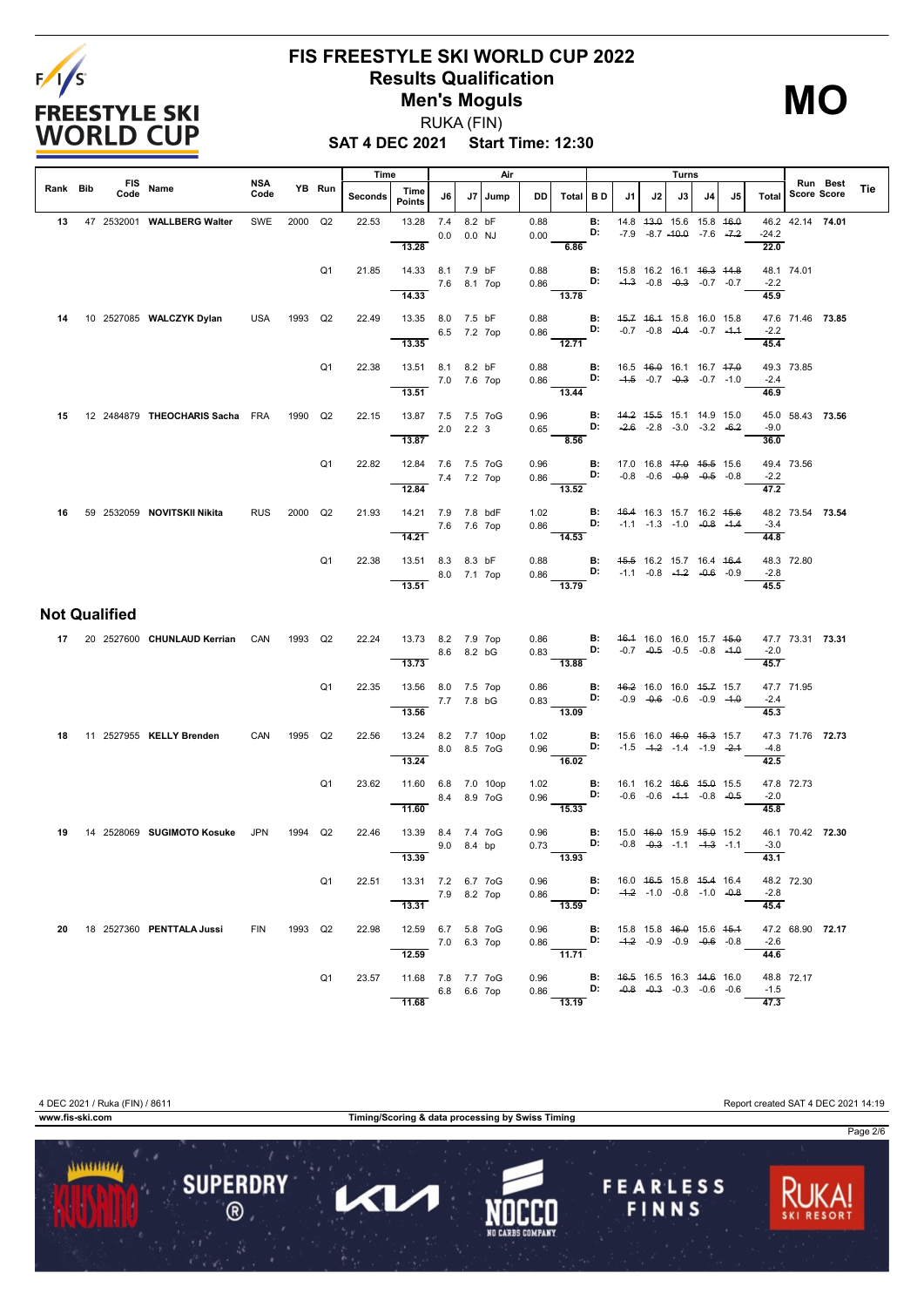

## **FIS FREESTYLE SKI WORLD CUP 2022 Results Qualification Men's Moguls**

**MO**

**SAT 4 DEC 2021 Start Time: 12:30** RUKA (FIN)

|          |      |                               | NSA         |         |                | Time    |                                                      |              |        | Air  |                                      |                                                                                                                                             |                 |                                                |    | Turns                                                                                |    |    |                 |                  | Run Best |     |
|----------|------|-------------------------------|-------------|---------|----------------|---------|------------------------------------------------------|--------------|--------|------|--------------------------------------|---------------------------------------------------------------------------------------------------------------------------------------------|-----------------|------------------------------------------------|----|--------------------------------------------------------------------------------------|----|----|-----------------|------------------|----------|-----|
| Rank Bib | Code | FIS Name                      | Code        |         | YB Run         | Seconds | Time<br><b>Points</b>                                | J6           | J7     | Jump | DD                                   | Total                                                                                                                                       | I B D           | J1                                             | J2 | J3 I                                                                                 | J4 | J5 | <b>Total</b>    | Score Score      |          | Tie |
| 21       |      | 8 2485221 WILSON Bradley      | USA         | 1992 Q2 |                | 22.08   | 13.98 7.4<br>13.98                                   | 8.2 8.2 bp   | 8.0 bF |      | 0.88<br>0.73                         | 12.75                                                                                                                                       | B:<br>D:        |                                                |    | 46.5 16.2 15.8 45.6 15.7<br>$-0.8$ $-0.4$ $-4.5$ $-0.7$ $-0.9$                       |    |    | $-2.4$<br>45.3  | 47.7 72.03 72.03 |          |     |
|          |      |                               |             |         | Q <sub>1</sub> | 22.49   | 13.35 7.2 8.5 bF<br>13.35                            | 4.8 5.8 bG   |        |      | 0.88                                 | $0.83$ D:<br>11.30                                                                                                                          |                 | <b>B:</b> 47.4 16.7 45.8 16.0 16.3             |    | $-0.5$ $-0.6$ $-0.5$ $-1.0$ $-4.2$                                                   |    |    | $-2.1$<br>46.9  | 49.0 71.55       |          |     |
| 22       |      | 24 2528086 MATHESON James AUS |             | 1995 Q2 |                | 23.84   | 11.27 7.9 8.3 bF<br>11.27                            | 5.2 5.8 10op |        |      | 0.88                                 | 1.02 <b>D</b> :<br>$\frac{1}{12.73}$                                                                                                        | B:              | 16.2 16.1 <del>15.9 16.4</del> 16.0            |    | $-6.3$ $-2.9$ $-2.6$ $-3.6$ $-3.6$                                                   |    |    | $-10.1$<br>38.2 | 48.3 62.20 72.00 |          |     |
|          |      |                               |             |         | Q <sub>1</sub> | 23.95   | 11.10 9.1 9.0 bF<br>7.2 7.8 7op<br>11.10             |              |        |      |                                      | 0.88 <b>B:</b> $45.8$ 15.8 16.0 $46.5$ 16.3<br>0.86 <b>D:</b> $-0.4$ $-0.6$ $-0.6$ $-0.4$ $-0.7$<br>14.40                                   |                 |                                                |    |                                                                                      |    |    | $-1.6$<br>46.5  | 48.1 72.00       |          |     |
| 23       |      | 15 2532161 WOODS Cooper       | AUS         | 2000 Q2 |                | 23.39   | 11.96 5.2 5.7 bF<br>11.96                            | 8.9 8.3 7op  |        |      | 0.88                                 | $0.86$ D:<br>$\frac{1}{12.18}$                                                                                                              | В:              | 46.3 16.1 46.0 16.2 16.2                       |    | $-0.8$ $-0.4$ $-0.5$ $-0.6$ $-0.4$                                                   |    |    | $-1.5$<br>47.0  | 48.5 71.14 71.82 |          |     |
|          |      |                               |             |         | Q <sub>1</sub> | 23.70   | 11.48 8.2 8.1 bF<br>8.1 7.9 7op<br>11.48             |              |        |      | 0.88                                 | 0.86 <b>D:</b> $-0.9$ -0.5 -0.8 -0.5 -0.7<br>14.04                                                                                          | B:              | 45.5 16.2 16.1 46.4 16.0                       |    |                                                                                      |    |    | $-2.0$<br>46.3  | 48.3 71.82       |          |     |
| 24       |      | 52 2530492 MAKHNEV Andrei     | <b>RUS</b>  | 1997 Q2 |                | 23.10   | 12.41 8.1 7.7 bF<br>12.41                            | 8.0 7.5 7op  |        |      |                                      | 0.88 <b>B:</b> 16.3 46.5 16.1 45.9 16.1<br>0.86 <b>D:</b> -4.2 -0.4 -1.0 -1.1 -1.0<br>$\overline{13.61}$                                    |                 |                                                |    |                                                                                      |    |    | $-3.1$<br>45.4  | 48.5 71.42 71.42 |          |     |
|          |      |                               |             |         | Q <sub>1</sub> | 23.55   | 11.71 7.2 6.9 bF<br>7.7 7.3 7op<br>11.71             |              |        |      | 0.88                                 | $0.86$ D:<br>$\overline{12.64}$                                                                                                             | B:              | 16.2 16.2 <del>15.7</del> 16.3 <del>16.3</del> |    | $-0.4$ $-0.9$ $-1.0$ $-0.7$ $-0.8$                                                   |    |    | $-2.4$<br>46.3  | 48.7 70.65       |          |     |
| 25       |      | 19 2530240 DUFRESNE Gabriel   | CAN         | 1996 Q2 |                | 22.48   | 13.36 7.3 7.6 bF<br>6.4 7.0 bp<br>13.36              |              |        |      |                                      | 0.88 <b>B</b> : 16.0 <del>16.5</del> 15.6 <del>15.2</del> 15.3<br>0.73 <b>D:</b> -1.5 -0.8 -2.2 -1.6 -1.2<br>$\frac{11.6}{11.44}$           |                 |                                                |    |                                                                                      |    |    | $-4.3$<br>42.6  | 46.9 67.40 71.27 |          |     |
|          |      |                               |             |         | Q <sub>1</sub> | 23.23   | 12.20 7.9 8.0 bF<br>12.20                            | 7.5 7.8 7op  |        |      | 0.88                                 | $0.86$ D:<br>$\overline{13.57}$                                                                                                             | B:              |                                                |    | 16.3 16.0 <del>16.5</del> 15.2 <del>15.0</del><br>$-0.6$ $-0.5$ $-0.7$ $-0.7$ $-0.9$ |    |    | $-2.0$<br>45.5  | 47.5 71.27       |          |     |
| 26       |      | 28 2529652 HARA Daichi        | <b>JPN</b>  | 1997 Q2 |                | 22.38   | 13.51 7.2 7.7 7oG<br>13.51                           | 6.1 6.5 7op  |        |      | 0.86                                 | 0.96 B: 15.9 46.5 15.6 15.8 45.4<br><b>D:</b> $-1.5$ $-4.3$ $-2.0$ $-1.5$ $-2.4$<br>$-12.56$                                                |                 |                                                |    |                                                                                      |    |    | $-5.0$<br>42.3  | 47.3 68.37 71.00 |          |     |
|          |      |                               |             |         | Q <sub>1</sub> | 21.95   | 14.18  6.1  6.3  7oG<br>14.18                        | 7.8 7.5 7op  |        |      |                                      | 0.96 <b>B:</b> 45.4 15.5 46.2 16.0 16.1<br>0.86 <b>D:</b> -4.4 -1.2 -0.7 -1.0 -1.1<br>12.52                                                 |                 |                                                |    |                                                                                      |    |    | $-3.3$<br>44.3  | 47.6 71.00       |          |     |
| 27       |      | 25 2532811 HOLMGREN Albin     | SWE 2001 Q2 |         |                | 22.11   | 13.93 7.8 8.1 7oG<br>13.93                           | 6.9 6.7 7op  |        |      | 0.96                                 | 0.86<br>$\overline{13.47}$                                                                                                                  | B:<br>D:        | 15.6 46.0 15.9 44.2 14.8                       |    | $-4.5$ $-1.0$ $-1.1$ $-0.6$ $-0.9$                                                   |    |    | $-3.0$<br>43.3  | 46.3 70.70 70.70 |          |     |
|          |      |                               |             |         | Q <sub>1</sub> | 22.83   | 12.82  6.3  5.8  7oG<br>12.82                        | 7.4 6.6 7op  |        |      | 0.96<br>$0.86$ $\frac{11.81}{11.81}$ |                                                                                                                                             | <b>B:</b><br>D: | 16.3 47.0 15.9 15.4 45.4                       |    | $-0.5$ $-0.5$ $-0.7$ $-0.6$ $-0.6$                                                   |    |    | $-1.7$<br>45.9  | 47.6 70.53       |          |     |
|          |      | 28 39 2533386 VIERELA Severi  | <b>FIN</b>  | 2001 Q2 |                | 22.56   | 13.24 7.7 8.1 7oG<br>$7.0$ 7.1 bp<br>13.24           |              |        |      |                                      | 0.96 <b>B:</b> 15.8 46.5 16.1 45.0 15.2<br>0.73 <b>D:</b> -0.9 -1.0 -1.1 -0.9 $-4.2$<br>12.72                                               |                 |                                                |    |                                                                                      |    |    | $-3.0$<br>44.1  | 47.1 70.06 70.41 |          |     |
|          |      |                               |             |         | Q1             |         | 23.21  12.24  7.9  7.5  7oG<br>6.7 7.0 10op<br>12.24 |              |        |      |                                      | 0.96 <b>B</b> : 15.2 15.8 <del>16.1</del> 15.4 14.8<br>1.02 <b>D</b> : -0.9 -0.6 -0.8 -0.9 -1.0<br>14.37                                    |                 |                                                |    |                                                                                      |    |    | $-2.6$<br>43.8  | 46.4 70.41       |          |     |
|          |      | 29 22 2535067 ANDREEV Nikita  | RUS 2004 Q1 |         |                | 23.30   | 12.10 8.0 7.7 bF<br>8.1 7.5 7op                      |              |        |      |                                      | 0.88 <b>B</b> : 15.5 15.8 <del>16.2</del> 15.5 16.0<br>0.86 <b>D:</b> -4.4 -0.8 -0.8 -1.0 -1.0<br>13.61                                     |                 |                                                |    |                                                                                      |    |    | $-2.8$<br>44.5  | 47.3 70.21 70.21 |          |     |
|          |      | 30 13 2532641 ELOFSSON Oskar  | SWE 1998 Q1 |         |                | 23.50   | 11.79 7.3 7.5 bF<br>7.8 8.1 7op<br>11.79             |              |        |      |                                      | 0.88 <b>B</b> : 15.8 16.0 <del>15.5</del> 16.1 <del>16.2</del><br>0.86 <b>D:</b> -1.2 -1.1 - <del>1.4</del> -0.4 -0.6<br>$\overline{13.34}$ |                 |                                                |    |                                                                                      |    |    | $-2.9$<br>45.0  | 47.9 70.13 70.13 |          |     |

**www.fis-ski.com Timing/Scoring & data processing by Swiss Timing**

Π

 $\blacktriangleleft$ 

**SUPERDRY** 

 $\circledR$ 

 $11111111111$ 

**FEARLESS** 

FINNS

Page 3/6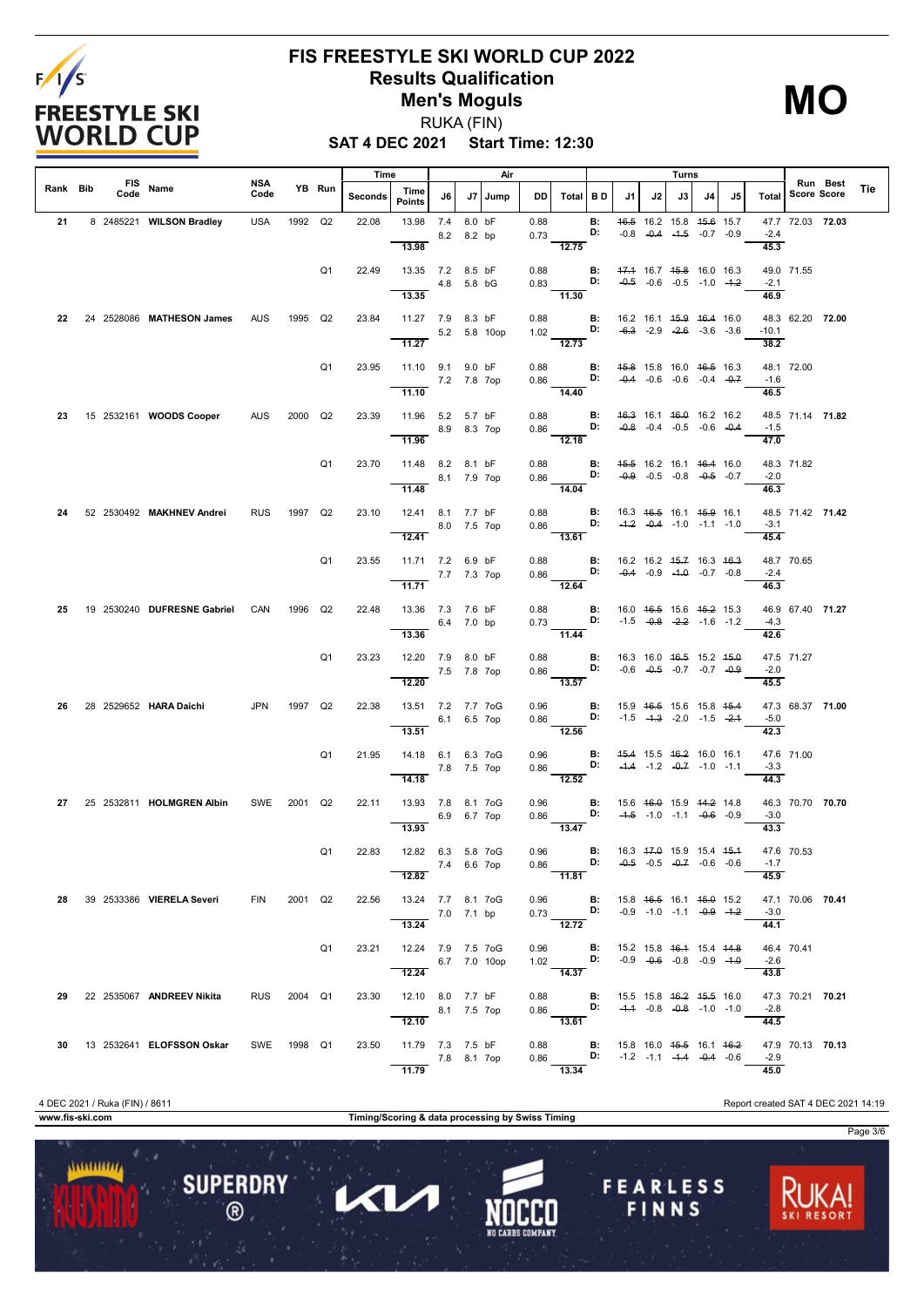

#### **FIS FREESTYLE SKI WORLD CUP 2022 Results Qualification Men's Moguls** RUKA (FIN)

**MO**

**SAT 4 DEC 2021 Start Time: 12:30**

|          |      |                                                   | NSA        |         |        | Time    |                                          |             |        | Air             |                                 |                                                                                                             |                                                |    |    | Turns                                                                                |    |    |                        |                   | Run Best         |     |
|----------|------|---------------------------------------------------|------------|---------|--------|---------|------------------------------------------|-------------|--------|-----------------|---------------------------------|-------------------------------------------------------------------------------------------------------------|------------------------------------------------|----|----|--------------------------------------------------------------------------------------|----|----|------------------------|-------------------|------------------|-----|
| Rank Bib | Code | FIS Name                                          | Code       |         | YB Run | Seconds | Time<br><b>Points</b>                    | J6          | J7     | Jump            | DD.                             | Total BD                                                                                                    |                                                | J1 | J2 | J3                                                                                   | J4 | J5 |                        | Total Score Score |                  | Tie |
| 31       |      | 56 2531671 MATSUDA So                             | <b>JPN</b> | 1999 Q1 |        | 22.76   | 12.93<br>12.93                           | 8.2         | 8.3 bG | 4.2  4.7  7 o G | 0.83<br>0.96                    | 11.11                                                                                                       | <b>B:</b><br>D:                                |    |    | 16.1 16.0 46.2 15.8 45.4<br>$-0.8$ $-0.3$ $-0.5$ $-0.6$ $-4.4$                       |    |    | $-1.9$<br>46.0         |                   | 47.9 70.04 70.04 |     |
|          |      | 32 51 2534001 KARJALAINEN<br>Rasmus               | <b>FIN</b> | 2002 Q1 |        | 24.16   | 10.77 7.2 7.3 7oG<br>10.77               |             |        | 7.4 7.4 10op    | 0.96<br>1.02                    | D:<br>14.49                                                                                                 | <b>B:</b>                                      |    |    | 45.2 15.8 45.9 15.5 15.7<br>$-0.8$ $-0.6$ $-0.7$ $-0.8$ $-0.8$                       |    |    | $-2.3$<br>44.7         |                   | 47.0 69.96 69.96 |     |
| 33       |      | 21 2531950 FENELEY William                        | <b>GBR</b> | 1999 Q1 |        | 23.38   | 11.97 7.6 7.4 bF<br>11.97                |             |        | 6.8 6.9 10op    | 0.88                            | $1.02$ D:<br>13.57                                                                                          | <b>B:</b>                                      |    |    | 45.2 46.4 15.8 15.8 15.4<br>$-0.8$ $-1.2$ $-1.7$ $-0.7$ $-0.7$                       |    |    | $-2.7$<br>44.3         | 47.0 69.84 69.84  |                  |     |
| 34       |      | 23 2529411 ELOFSSON Felix                         | SWE        | 1995 Q1 |        | 22.92   | 12.68 6.1 5.7 10op<br>12.68              | 6.9 7.9 7op |        |                 | 1.02                            | 0.86 <b>D:</b> $-4.7$ $-1.0$ $-1.5$ $-0.7$ $-1.0$<br>$\overline{12.37}$                                     | B:                                             |    |    | 15.9 16.2 <del>15.8</del> 16.0 <del>16.4</del>                                       |    |    | $-3.5$<br>44.6         |                   | 48.1 69.65 69.65 |     |
| 35       |      | 50 2532044 MOUILLE Thibaud                        | <b>FRA</b> | 1999 Q1 |        | 23.97   | 11.06 8.0 7.5 bG<br>11.06                | 7.2 7.4 7op |        |                 | 0.83<br>0.86                    | D:<br>12.70                                                                                                 | B:                                             |    |    | 15.8 46.2 45.4 16.0 15.8<br>$-0.5$ $-0.4$ $-0.9$ $-0.6$ $-0.9$                       |    |    | $-2.0$<br>45.6         |                   | 47.6 69.36 69.36 |     |
| 36       |      | 57 2532513 VAILLANCOURT Elliot CAN                |            | 1999 Q1 |        | 23.57   | 11.68 7.6 7.7 bF<br>11.68                | 6.4 5.8 7op |        |                 | 0.88                            | 0.86 <b>D:</b> $-0.7$ $-0.9$ $-0.8$ $-0.7$ $-0.9$                                                           | B:                                             |    |    | 45.3 46.0 16.0 15.8 16.0                                                             |    |    | $-2.4$                 | 47.8 69.04 69.04  |                  |     |
| 37       |      | 29 2532799 BOURDETTE Marius FRA                   |            | 1999 Q1 |        | 23.06   | 12.47 6.3 7.0 bF<br>12.47                | 8.1 7.5 7op |        |                 | 0.88<br>0.86<br><b>Contract</b> | 11.96<br><b>D:</b> $-0.8$ $-0.5$ $-4.2$ $-0.7$ $-1.0$<br>12.55                                              | <b>B:</b> 45.9 15.5 15.8 15.2 45.4             |    |    |                                                                                      |    |    | 45.4<br>$-2.5$<br>44.0 |                   | 46.5 69.02 69.02 |     |
| 38       |      | 31 2534567 NOVIKOV Viacheslav RUS                 |            | 2003 Q1 |        | 21.86   | 14.32 5.9 5.2 7op<br>7.4 6.8 bp<br>14.32 |             |        |                 | 0.86<br>0.73                    | 9.95                                                                                                        | B:<br>D:                                       |    |    | 16.3 <del>16.5</del> 15.8 <del>14.8</del> 15.7<br>$-0.9$ $-1.0$ $-1.2$ $-0.9$ $-1.2$ |    |    | $-3.1$<br>44.7         | 47.8 68.97 68.97  |                  |     |
| 39       |      | 55 2528035 PENTTALA OIII                          | <b>FIN</b> | 1995 Q1 |        | 23.48   | 11.82 6.2 5.1 7oG<br>6.2 6.2 10op        |             |        |                 | 0.96                            | 1.02 <b>D:</b> $-1.4$ $-1.1$ $-1.0$ $-1.5$<br>$-11.74$                                                      | $\blacksquare$                                 |    |    | <del>16.1</del> 16.0 16.0 <del>14.9</del> 15.2                                       |    |    | $-3.5$<br>43.7         | 47.2 67.26 67.26  |                  |     |
| 40       |      | 35 2526517 ESCOBAR Jules                          | <b>FRA</b> | 1994 Q1 |        | 23.29   | 11.82<br>12.11 7.0 6.1 7op               | 6.2 6.2 10o |        |                 | 0.86<br>0.99                    | D:                                                                                                          | <b>B:</b>                                      |    |    | 16.2 16.0 <del>16.3</del> 15.0 <del>13.2</del><br>$-1.2$ $-1.2$ $-1.5$ $-4.5$ $-0.8$ |    |    | $-3.9$                 |                   | 47.2 67.17 67.17 |     |
| 41       |      | 49 2529787 MUSTONEN Miska                         | <b>FIN</b> | 1997 Q1 |        | 23.38   | 12.11<br>11.97 5.2 6.3 bF<br>11.97       | 6.1 6.6 7op |        |                 | 0.88<br>0.86                    | $-11.76$<br><b>D:</b> $-0.7$ $-4.4$ $-0.9$ $-0.7$ $-1.1$<br>$-10.51$                                        | <b>B:</b> 15.8 15.8 4 <del>5.9</del> 15.2 44.8 |    |    |                                                                                      |    |    | 43.3<br>$-2.7$<br>44.1 | 46.8 66.58 66.58  |                  |     |
| 42       |      | 61 2532862 ROMANOV Sergey                         | KAZ        | 2001 Q1 |        | 22.72   | 12.99  4.7  4.6  7op<br>12.99            | 7.2 7.0 bG  |        |                 | 0.86<br>0.83                    | <b>D:</b> $-1.0$ $-0.7$ $-4.4$ $-0.6$ $-0.9$<br>9.88                                                        | <b>B:</b> 15.3 46.4 15.7 44.0 15.0             |    |    |                                                                                      |    |    | $-2.6$<br>43.4         |                   | 46.0 66.27 66.27 |     |
| 43       |      | 43 2531178 SUIKKARI Johannes FIN                  |            | 1996 Q1 |        | 22.79   | 12.88 5.0 4.8 7op<br>12.88               | 6.8 7.7 bp  |        |                 | 0.86<br>0.73                    | 9.50                                                                                                        | B:<br>D:                                       |    |    | 15.8 <del>16.3</del> 15.9 <del>15.1</del> 15.5<br>$-1.4$ $-1.0$ $-0.6$ $-1.4$ $-1.4$ |    |    | $-3.8$<br>43.4         |                   | 47.2 65.78 65.78 |     |
|          |      | 34 2531880 VOUTILAINEN Riku                       | FIN        | 1998 Q1 |        | 23.48   | 11.82 6.6 7.2 bp<br>11.82                | $6.4$ 7.2 l |        |                 | 0.73<br>$0.71$ —                | 9.85                                                                                                        | <b>B:</b><br>D:                                |    |    | 15.3 46.2 15.6 44.4 15.0<br>$-0.8$ $-4.4$ $-0.5$ $-0.6$ $-0.8$                       |    |    | $-2.2$<br>43.7         | 45.9 65.37 65.37  |                  |     |
| 45       |      | 27 2530541 GERKEN SCHOFIELD GBR 1998 Q1<br>Thomas |            |         |        | 23.42   | 11.91 5.7 6.5 bF<br>7.9 7.8 bG<br>11.91  |             |        |                 |                                 | 0.88 <b>B</b> : 14.8 4 <del>5.8</del> 15.3 14.4 44.2<br>0.83 <b>D:</b> -4.3 -0.9 -0.8 -0.9 -1.2<br>$-11.87$ |                                                |    |    |                                                                                      |    |    | $-3.0$<br>41.5         | 44.5 65.28 65.28  |                  |     |
| 46       |      | 58 2535572 JEANNESSON Mateo GBR 2004 Q1           |            |         |        | 22.92   | 12.68 6.5 6.3 bF<br>12.68                | 6.0 6.4 7op |        |                 |                                 | 0.88 B: 14.8 15.0 45.2 14.7 44.0<br>0.86<br>$-10.96$                                                        |                                                |    |    | <b>D:</b> $-0.9 -1.0 -1.4 -1.0 -1.3$                                                 |    |    | $-3.3$<br>41.2         | 44.5 64.84 64.84  |                  |     |
| 47       |      | 53 2532088 TSINN Oleg                             | KAZ        | 1999 Q1 |        | 23.76   | 11.39 5.1 6.1 bF<br>11.39                | 5.9 5.8 bp  |        |                 | 0.88                            | 0.73 $D:$ $-0.7$ $-0.5$ $-0.7$ $-0.7$ $-4.2$<br>9.18                                                        |                                                |    |    | <b>B:</b> 15.8 46.5 15.4 15.0 44.8                                                   |    |    | $-2.1$<br>44.1         | 46.2 64.67 64.67  |                  |     |
| 48       |      | 44 2533687 AHVENAINEN Akseli FIN                  |            | 2002 Q1 |        | 23.53   | 11.74 6.0 6.4 bF<br>11.74                | 5.6 5.9 7op |        |                 | 0.86                            | 0.88 <b>B:</b> 44.8 15.5 45.6 14.9 14.8<br>10.39                                                            |                                                |    |    | D: $-2.4$ $-1.7$ $-4.4$ $-1.5$ $-2.1$                                                |    |    | $-5.3$<br>39.9         |                   | 45.2 62.03 62.03 |     |

**FEARLESS** 

FINNS

Page 4/6

**www.fis-ski.com Timing/Scoring & data processing by Swiss Timing**

Π

 $\blacktriangleleft$ 

**SUPERDRY** 

 $\circledR$ 

 $11111111111$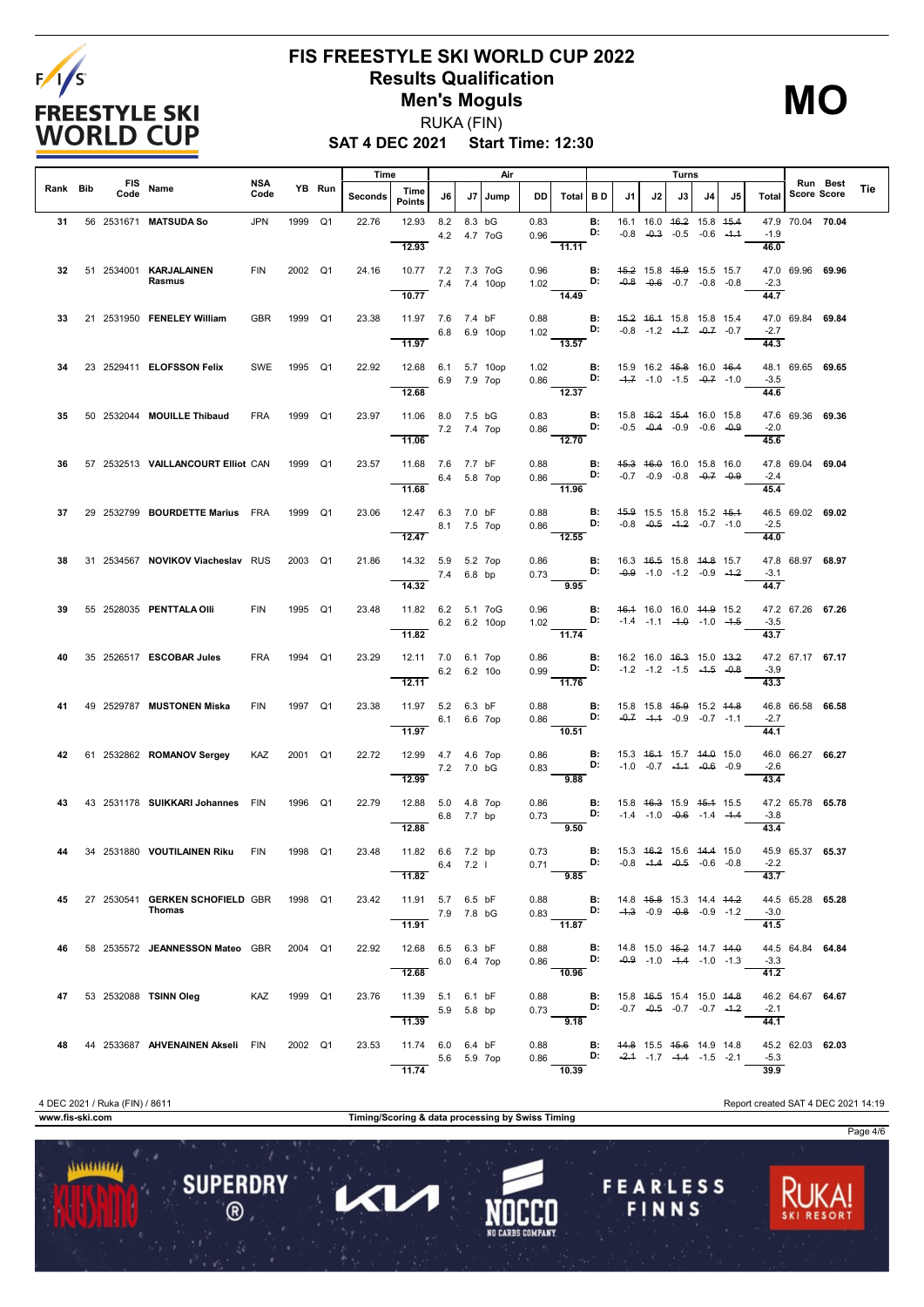

# **FIS FREESTYLE SKI WORLD CUP 2022 Results Qualification Men's Moguls**

# **MO**

**SAT 4 DEC 2021 Start Time: 12:30** RUKA (FIN)

|          |                    |                                  |                    |         |        | Time    |                                    |                          | Air     |                                                             |                                                        |                 |    |    | Turns |                                                                                             |    |                             |                     |          |     |
|----------|--------------------|----------------------------------|--------------------|---------|--------|---------|------------------------------------|--------------------------|---------|-------------------------------------------------------------|--------------------------------------------------------|-----------------|----|----|-------|---------------------------------------------------------------------------------------------|----|-----------------------------|---------------------|----------|-----|
| Rank Bib | <b>FIS</b><br>Code | Name                             | <b>NSA</b><br>Code |         | YB Run | Seconds | Time<br><b>Points</b>              | J6                       | J7 Jump | <b>DD</b>                                                   | Total BD                                               |                 | J1 | J2 | J3    | J4                                                                                          | J5 |                             | Total   Score Score | Run Best | Tie |
| 49       |                    | 38 2534498 YEREMENKO Artur       | <b>UKR</b>         | 2002 Q1 |        | 23.96   | 11.08                              | 4.5 5.0 bF<br>6.2 5.7 bp |         | 0.88<br>0.73                                                |                                                        | <b>B:</b><br>D: |    |    |       | 14.9   45.5   15.1   44.0   14.5<br>$-1.0$ $-4.5$ $-0.7$ $-0.9$ $-0.9$                      |    | $-2.8$                      | 44.5 61.30 61.30    |          |     |
| 50       |                    | 48 2534210 HOLMGREN Emil         | SWE 2003 Q1        |         |        | 22.22   | 11.08<br>13.76 7.2 6.5 7op         |                          |         | 0.86<br>0.72 <b>D:</b> $-3.5$ -1.0 -1.5 -3.3 -3.4           | 8.52                                                   |                 |    |    |       | <b>B:</b> 44.6 46.5 15.7 15.1 15.0                                                          |    | 41.7<br>$-8.2$              | 45.8 61.10 61.10    |          |     |
|          |                    |                                  |                    |         |        |         | 13.76                              | 5.0 5.7 bL               |         |                                                             | 9.74                                                   |                 |    |    |       |                                                                                             |    | 37.6                        |                     |          |     |
| 51       |                    | 46 2533002 <b>BUZZI Enea</b>     | SUI                | 2004 Q1 |        | 24.53   | 10.20 4.0 4.2 7op<br>10.20         | 4.7 5.5 10o              |         | 0.86<br>0.99                                                | <b>D:</b> $-1.0$ $-1.7$ $-0.9$ $-1.1$ $-1.4$<br>8.57   | $\blacksquare$  |    |    |       | 14.8 <del>15.0</del> 14.6 <del>14.6</del> 14.7                                              |    | $-3.5$<br>40.6              | 44.1 59.37 59.37    |          |     |
| 52       |                    | 41 2533013 DONG Mingwei          | <b>CHN</b>         | 1994 Q1 |        | 25.31   | $9.00$ 5.6 5.3 bF                  | 6.4 6.1 7op              |         | 0.88<br>$0.86$ D:<br>$rac{0.05}{10.16}$                     |                                                        | B:              |    |    |       | 14.5 14.5 <del>14.8</del> 13.0 <del>12.5</del><br>$-1.4$ $-1.5$ $-4.7$ $-1.4$ $-4.4$        |    | $-4.3$<br>37.7              | 42.0 56.86 56.86    |          |     |
| 53       |                    | 60 2533901 ALEYNIKOV Mikhail     | <b>RUS</b>         | 2002 Q1 |        | 22.53   | 9.00<br>13.28 7.1 6.8 bF           | 6.3 6.2 7op              |         | 0.88<br>0.86 D: -2.2 -1.7 -3.2 -1.5 -2.0                    |                                                        |                 |    |    |       | <b>B:</b> 13.7 45.8 12.0 40.5 11.8                                                          |    | $-5.9$                      | 37.5 56.36 56.36    |          |     |
|          |                    |                                  |                    |         |        |         | 13.28                              |                          |         |                                                             | 11.48                                                  |                 |    |    |       |                                                                                             |    | 31.6                        |                     |          |     |
|          |                    | 54 2528624 SUIRE Martin          | <b>FRA</b>         | 1996 Q1 |        | 23.50   | 11.79 7.1 6.5 7oG<br>11.79         | 3.5 4.5 7o               |         | 0.96<br>0.83                                                | <b>D:</b> $-4.1$ $-4.6$ $-2.3$ $-4.1$ $-4.9$<br>9.84   |                 |    |    |       | <b>B:</b> 45.2 15.0 14.9 44.5 15.0                                                          |    | $-12.8$<br>32.1             | 44.9 53.73 53.73    |          |     |
| 55       |                    | 32 2532502 CONEDERA Martino SUI  |                    | 2002 Q1 |        | 25.56   | 8.62 4.3 4.0 10o<br>8.62           | 4.0 3.2 7 o G            |         | 0.99<br>0.96                                                | <b>D:</b> $-2.4$ $-2.8$ $-3.0$ $-2.4$ $-3.6$<br>7.56   | B:              |    |    |       | 43.2 14.0 44.6 14.1 14.0                                                                    |    | $-8.2$<br>33.9              | 42.1 50.08 50.08    |          |     |
| 56       |                    | 37 2528799 CHEN Kang             | CHN                | 1993 Q1 |        | 25.02   | 9.45 5.9 4.9 bF<br>9.45            | 4.8 5.8 bp               |         | 0.88<br>$0.73$ D:                                           | $\frac{1}{8.61}$                                       |                 |    |    |       | <b>B:</b> 40.7 13.0 44.7 12.5 14.0<br>$-6.4$ $-4.9$ $-3.3$ $-3.3$ $-3.5$                    |    | $-10.1$<br>29.4             | 39.5 47.46 47.46    |          |     |
| 57       |                    | 33 2528801 <b>ZHAO Yang</b>      | <b>CHN</b>         | 1992 Q1 |        | 25.10   | 9.32 6.0 7.2 bF                    | 2.0 1.8 7op              |         | 0.88<br>0.86 <b>D:</b> $-6.2$ $-10.3$ $-9.0$ $-6.8$ $-8.1$  |                                                        |                 |    |    |       | <b>B</b> : 14.0 13.5 <del>13.0</del> 14.0 <del>14.4</del>                                   |    | $-23.9$                     | 41.5 34.35 34.35    |          |     |
| 58       |                    | 26 2530808 BELLUCCI Massimo ITA  |                    | 1999 Q1 |        | 26.97   | 9.32<br>6.44 1.8 2.7 bF            | 4.5 5.7 7 oG             |         | 0.88<br>0.96                                                | 7.43<br><b>D:</b> $-43.2$ $-9.4$ $-9.5$ $-9.4$ $-12.0$ |                 |    |    |       | <b>B:</b> 12.8 13.0 <del>12.0</del> 13.0 <del>13.4</del>                                    |    | 17.6<br>$-30.9$             | 38.8 21.21 21.21    |          |     |
| 59       |                    | 45 2537625 LEE Yoon Seung        | <b>KOR</b>         | 2006 Q1 |        | 26.55   | 6.44<br>7.09 7.3 6.7 7op<br>7.09   | $0.0$ 0.0 NJ             |         | 0.86<br>0.00 <b>D:</b> $-8.3$ $-9.5$ $-9.8$ $-11.3$ $-12.0$ | 6.87<br>$-6.01$                                        | $\blacksquare$  |    |    |       | 13.3 45.8 12.5 44.0 12.0                                                                    |    | 7.9<br>$-30.6$<br>7.2       | 37.8 20.30 20.30    |          |     |
| 60.      |                    | 30 2532859 <b>BONDAREV Anton</b> | <b>KAZ</b>         | 2000 Q1 |        | 27.00   | 6.40 3.6 3.5 bG<br>6.40            | $0.0$ $0.0$ NJ           |         | 0.83<br>0.00 D: $-13.6 -11.6 -15.9 -14.3 -16.4$             | $\overline{2.94}$                                      |                 |    |    |       | <b>B:</b> 13.5 43.8 12.2 40.8 13.6                                                          |    | $-43.8$<br>0.3              | 39.3 9.64 9.64      |          |     |
|          |                    | 61 42 2537254 LIMusai            | CHN                | 2003 Q1 |        | 31.93   | $0.00 \t 0.0 \t 0.0 \t NJ$<br>0.00 | 5.0 5.7 bp               |         | 0.00<br>0.73                                                | 3.90                                                   |                 |    |    |       | <b>B:</b> 40.4 10.0 10.0 10.0 <del>10.0</del><br>D: $-44.6$ $-44.2$ $-12.5$ $-13.6$ $-14.2$ |    | $-40.3$<br>$\overline{0.3}$ | 30.0 4.20 4.20      |          |     |

| Jury                               |                      |            | <b>Technical Data</b> |                       |            |
|------------------------------------|----------------------|------------|-----------------------|-----------------------|------------|
| <b>FIS Technical Delegate</b>      | <b>ARNOLD Karin</b>  | SUI        | <b>Course Name</b>    | <b>Battery Run</b>    |            |
| <b>Head Judge</b>                  | ORSATTI Alberto      | <b>ITA</b> | Length                | 214m                  |            |
| <b>Chief of Competition</b>        | <b>KANNINEN Timo</b> | <b>FIN</b> | Course / Gate Width   | 19.0m / 11.0m         |            |
| <b>Officials</b>                   |                      |            | Gradient              | $28^\circ$            |            |
| <b>FIS Race Director</b>           | RINALDI Andrea       | <b>FIS</b> | Pace Time             | 20.77                 |            |
| <b>Assistant FIS Race Director</b> | ROTERMUND Konrad     | <b>FIS</b> | Judges                |                       |            |
|                                    |                      |            | Judge 1 (Turns)       | <b>LEONI</b> Giovanni | SUI        |
|                                    |                      |            | Judge 2 (Turns)       | <b>TAO Yongchun</b>   | <b>CHN</b> |
|                                    |                      |            | Judge 3 (Turns)       | <b>CAMPBELL Terry</b> | CAN        |
|                                    |                      |            | Judge 4 (Turns)       | LIVISSIANOS Paul      | <b>AUS</b> |
|                                    |                      |            | Judge 5 (Turns)       | <b>KRUCHOK Kirill</b> | <b>BLR</b> |
|                                    |                      |            | Judge 6 (Air)         | YAKHEEV Anatoly       | <b>RUS</b> |
|                                    |                      |            | Judge 7 (Air)         | SIMSON Sarah          | USA        |

4 DEC 2021 / Ruka (FIN) / 8611 Report created SAT 4 DEC 2021 14:19